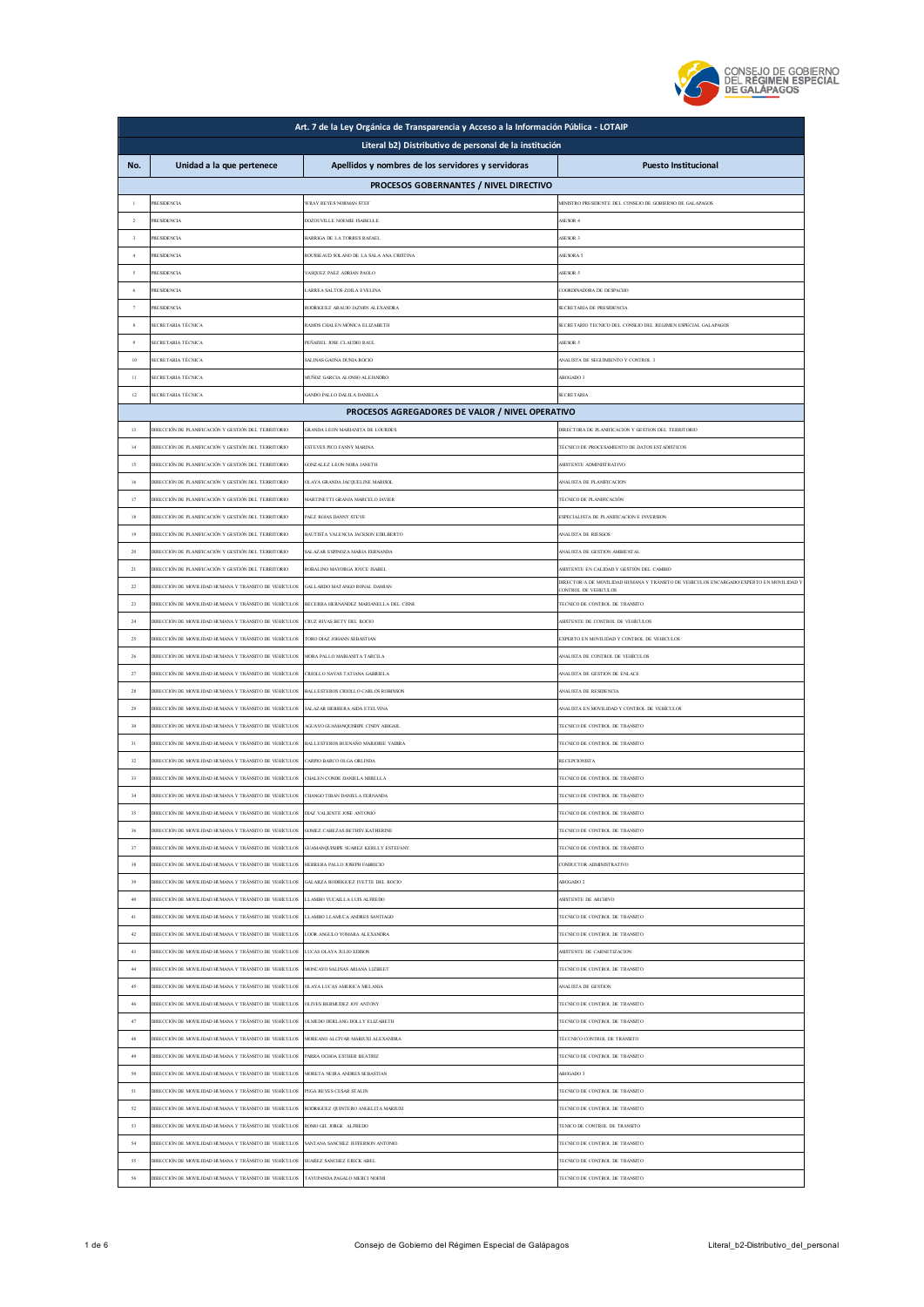

| $\sqrt{57}$ | DIRECCIÓN DE MOVILIDAD HUMANA Y TRÁNSITO DE VEHÍCULOS RODRIGUEZ ALARCON INDIRA ELIZABETH |                                        | TECNICO DE CONTROL DE TRANSITO                         |
|-------------|------------------------------------------------------------------------------------------|----------------------------------------|--------------------------------------------------------|
| 58          | DIRECCIÓN DE MOVILIDAD HUMANA Y TRÁNSITO DE VEHÍCULOS                                    | YARLEQUE CHICA ZOILA DE LOS ANGELES    | TECNICO DE CONTROL DE TRANSITO                         |
| 59          | DIRECCIÓN DE MOVILIDAD HUMANA Y TRÁNSITO DE VEHÍCULOS                                    | ZAVALA QUIROGA JEAN FRANCO             | TECNICO DE CONTROL DE TRANSITO                         |
| 60          | DIRECCIÓN DE OBRAS PÚBLICAS                                                              | LARREA GONZALES KEVIN ALEJANDRO        | DIRECTOR DE OBRAS PÚBLICAS                             |
| 61          | DIRECCIÓN DE OBRAS PÚBLICAS                                                              | BALLESTEROS CRIOLLO NIXSON GEOVANNI    | CHOFER DE VEHICULOS PESADOS                            |
| 62          | DIRECCIÓN DE OBRAS PÚBLICAS                                                              | ABEZAS MATAPUNCHO NESTOR GLEN          | OPERADOR DE MAQUINA                                    |
|             |                                                                                          |                                        |                                                        |
| 63          | DIRECCIÓN DE OBRAS PÚBLICAS                                                              | CHANGO PERICHE CARLOS JAVIER           | NGENIERO MECANICO                                      |
| 64          | DIRECCIÓN DE OBRAS PÚBLICAS                                                              | CHICA CEVALLOS JOFFRE XAVIER           | ANALISTA DE OBRAS PUBLICAS                             |
| 65          | DIRECCIÓN DE OBRAS PÚBLICAS                                                              | CHILIQUINGA TOSCANO MARIO PATRICIO     | <b>JORNAL ERO</b>                                      |
| 66          | DIRECCIÓN DE OBRAS PÚBLICAS                                                              | COOUE VILLALBA JHON RAMIRO             | AYUDANTE DE MECANICA                                   |
| 67          | DIRECCIÓN DE OBRAS PÚBLICAS                                                              | DE LA TORRE OLAYA EDWIN RAMON          | CHOFER DE VEHICULOS PESADOS                            |
| 68          | DIRECCIÓN DE OBRAS PÚBLICAS                                                              | DUARTE CORREA LUIS FELIPE              | <b>JORNAL ERO</b>                                      |
| 69          | DIRECCIÓN DE OBRAS PÚBLICAS                                                              | <b>GALARZA HARO JOSE JEFERSON</b>      | OPERADOR DE MAQUINA                                    |
| $70\,$      | DIRECCIÓN DE OBRAS PÚBLICAS                                                              | GANDO SANDOVAL LEOPOLDO ABRAHAN        | CHOFER DE VEHICULOS PESADOS                            |
|             |                                                                                          |                                        |                                                        |
| 71          | DIRECCIÓN DE OBRAS PÚBLICAS                                                              | GIL GUAMANQUISHPE RUBEN GEOVANNY       | CHOFER DE VEHICULOS PESADOS                            |
| 72          | DIRECCIÓN DE OBRAS PÚBLICAS                                                              | GONZALEZ PUGA VICTOR HUGO              | <b>GUARDIAN</b>                                        |
| 73          | DIRECCIÓN DE OBRAS PÚBLICAS                                                              | JAIME PEREZ PABLO DANIEL               | ANALISTA DE OBRA PUBLICA                               |
| $74\,$      | <b>DIRECCIÓN DE OBRAS PÚBLICAS</b>                                                       | LARA GUAMANQUISHPE GILBER ISMAEL       | <b>ORNALERO</b>                                        |
| 75          | DIRECCIÓN DE OBRAS PÚBLICAS                                                              | LOPEZ CAIZA HENRRY POLIVIO             | <b>TECNICO DE OBRAS PÚBLICAS</b>                       |
| 76          | DIRECCIÓN DE OBRAS PÚBLICAS                                                              | MASAQUIZA MASAQUIZA PASCUAL            | AYUDANTE DE MAQUINA                                    |
| 77          | DIRECCIÓN DE OBRAS PÚBLICAS                                                              | <b>MASAQUIZA PILLA SERAFIN</b>         | AL BANIL                                               |
| $78\,$      | DIRECCIÓN DE OBRAS PÚBLICAS                                                              | OLAYA LUCAS WITMAN EDISON              | OPERADOR DE MOTONIVELADORA                             |
|             |                                                                                          |                                        |                                                        |
| 79          | DIRECCIÓN DE OBRAS PÚBLICAS                                                              | ORELLANA ORTIZ CARLOS ALBERTO          | <b>JORNAL ERO</b>                                      |
| $80\,$      | DIRECCIÓN DE OBRAS PÚBLICAS                                                              | PALLO LEON JULIO OSWALDO               | OPERADOR DE TRACTOR                                    |
| 81          | DIRECCIÓN DE OBRAS PÚBLICAS                                                              | PATIÑO NAZARENO DEMBER MEDARDO         | ASISTENTE DE AROUITECTURA                              |
| 82          | DIRECCIÓN DE OBRAS PÚBLICAS                                                              | PILAY CRUZ FRANCISCO JAVIER            | <b>ORNALERO</b>                                        |
| 83          | DIRECCIÓN DE OBRAS PÚBLICAS                                                              | ROBALINO VALENCIA ANGEL GUILLERMO      | TECNICO DE OBRAS PÚBLICAS                              |
| $\bf 84$    | DIRECCIÓN DE OBRAS PÚBLICAS                                                              | RODRIGUEZ LUCAS JAZMIN GUADALUPE       | <b>SECRETARIA</b>                                      |
| 85          | DIRECCIÓN DE OBRAS PÚBLICAS                                                              | ROJAS FALCONI JAIME HUMBERTO           | AYUDANTE DE MECANICA                                   |
| $86\,$      | DIRECCIÓN DE OBRAS PÚBLICAS                                                              | SANCHEZ ARREAGA JAIME GIOVANNI         | CONSERJE                                               |
| $87\,$      | DIRECCIÓN DE OBRAS PÚBLICAS                                                              | SUAREZ PILATUÑA JUNIOR JACINTO         | <b>AYUDANTE</b>                                        |
|             |                                                                                          |                                        |                                                        |
| $^{\rm 88}$ | DIRECCIÓN DE OBRAS PÚBLICAS                                                              | TIPAN MEDINA ARCESIO ROBERTO PABLO     | JEFE DE FISCALIZACIÓN                                  |
| 89          | DIRECCIÓN DE PRODUCCIÓN Y DESARROLLO HUMANO                                              | CULQUI GUANGA ROXANA MARIUXI           | DIRECTOR DE PRODUCCION Y DESARROLLO HUMANO             |
| 90          | DIRECCIÓN DE PRODUCCIÓN Y DESARROLLO HUMANO                                              | TASIPANTA GUANOTASIG NANCY PATRICIA    | ASISTENTE DE PRODUCCION                                |
| 91          | DIRECCIÓN DE PRODUCCIÓN Y DESARROLLO HUMANO                                              | SABANDO CORREA ERICK ALFREDO           | ANALISTA AGROPECUARIO                                  |
| $\,92$      | DIRECCIÓN DE PRODUCCIÓN Y DESARROLLO HUMANO                                              | TARAPUES MARQUINEZ ALEXANDRA KATHERINE | ESPECIALISTA DE DESARROLLO HUMANO                      |
| 93          | DIRECCIÓN DE PRODUCCIÓN Y DESARROLLO HUMANO                                              | SAN MIGUEL GONZALEZ LUCERO MARICELA    | <b>NALISTA DE TURISMO</b>                              |
| 94          | DIRECCIÓN DE PRODUCCIÓN Y DESARROLLO HUMANO                                              | MARTILLO JARA JENNIFFER JACKELINE      | TECNICOS DE EMPRENDIMIENTO Y SECTOR ARTESANAL          |
| 95          | DIRECCIÓN DE PRODUCCIÓN Y DESARROLLO HUMANO                                              | LUCERO GARCIA JOSE ROBERTO             | ANALISTA DE TURISMO                                    |
| 96          | UNIDAD DE GOBERNABILIDAD Y SEGURIDAD CIUDADANA                                           | FLORES JARAMILLO PABLO DAVID           | INTENDENTE GENERAL                                     |
| 97          | NIDAD DE GOBERNABILIDAD Y SEGURIDAD CIUDADANA                                            | LARA CHAUCA NORYS EMILIA               | <b>FENIENTE POLITICO</b>                               |
|             |                                                                                          |                                        |                                                        |
| 98          | NIDAD DE GORERNARII IDAD Y SEGURIDAD CIUDADANA                                           | LOPEZ MACIAS ADRIANA ESPERANZA         | COMISARIO/A NACIONAL DE POLICIA I                      |
| 99          | NIDAD DE GOBERNABILIDAD Y SEGURIDAD CIUDADANA                                            | PILATAXI ORTIZ MARIA JOSE              | TENIENTE POLITICO                                      |
| 100         | NIDAD DE GORERNARILIDAD Y SEGURIDAD CIUDADANA                                            | OLAYA LUCAS AMPARITO DE LOURDES        | <b>ASISTENTE ADMINISTRATIVA</b>                        |
| 101         | NIDAD DE GOBERNABILIDAD Y SEGURIDAD CIUDADANA                                            | SALAZAR HERRERA ISRAEL ALEXANDER       | <b>NALISTA DE INTENDENCIA</b>                          |
|             |                                                                                          | <b>PROCESOS DESCONCENTRADOS</b>        |                                                        |
| 102         | DIRECCIÓN DISTRITAL DE SANTA CRUZ                                                        | VALDIVIESO BAHAMONDE CAROLINA          | DIRECTOR/A DISTRITAL DE SANTA CRUZ                     |
| 103         | DIRECCIÓN DISTRITAL DE SANTA CRUZ                                                        | CANTOS MERCHAN MIGUEL ALEXANDER        | COMISARIO/A NACIONAL DE POLICIA 2                      |
| 104         | DIRECCIÓN DISTRITAL DE SANTA CRUZ                                                        | PIHUAVE BURBANO ANGEL ANDRES           | EFE POLITICO 2                                         |
| 105         | DIRECCIÓN DISTRITAL DE SANTA CRUZ                                                        | TORRES CHINGA EVA BELEN                | <b>TENIENTE POLITICO</b>                               |
|             |                                                                                          |                                        |                                                        |
| 106         | DIRECCIÓN DISTRITAL DE SANTA CRUZ                                                        | LARA MANCHENA EDWIN OSIRIS             | ABOGADO 1                                              |
| 107         | DIRECCIÓN DISTRITAL DE SANTA CRUZ                                                        | ROBALINO TORO NESTOR ELIAS             | <b>NALISTA DE COMISARIA</b>                            |
| 108         | DIRECCIÓN DISTRITAL DE SANTA CRUZ                                                        | ANAGUANO BASTIDAS WASHINGTON FRANCISCO | <b>JUARDIAN</b>                                        |
| 109         | DIRECCIÓN DISTRITAL DE SANTA CRUZ                                                        | ANALUISA DAVILA DIEGO FERNANDO         | TECNICO DE CONTROL DE TRANSITO                         |
| 110         | DIRECCIÓN DISTRITAL DE SANTA CRUZ                                                        | ANDRADE ROMERO VICTOR MANUEL           | ANALISTA EN VIALIDAD Y OBRA PUBLICA                    |
| 111         | DIRECCIÓN DISTRITAL DE SANTA CRUZ                                                        | BASTIDAS CASTILLO JOSSUE GUSTAVO       | TECNICO DE CONTROL DE TRANSITO                         |
| $112\,$     | DIRECCIÓN DISTRITAL DE SANTA CRUZ                                                        | BANGUERA VARGAS ELIZABETH SORAIDA      | TECNICO DE CONTROL DE TRANSITO                         |
| 113         | DIRECCIÓN DISTRITAL DE SANTA CRUZ                                                        | BARRERA BURGOS MARTHA PATRICIA         | ASISTENTE ADMINISTRATIVA/RESPONSABLE DE TALENTO HUMANO |
|             |                                                                                          |                                        | <b>RECEPCIONISTA</b>                                   |
| 114         | DIRECCIÓN DISTRITAL DE SANTA CRUZ                                                        | BAUTISTA ESPINOZA MARIA FERNANDA       |                                                        |
| 115         | DIRECCIÓN DISTRITAL DE SANTA CRUZ                                                        | ABRERA ZUÑIGA MARGARITA ARACELI        | TECNICO DE CONTROL DE TRANSITO                         |
|             |                                                                                          |                                        |                                                        |
| 116         | DIRECCIÓN DISTRITAL DE SANTA CRUZ                                                        | CADENA CANDO JUAN CARLOS               | <b>OPERADOR DE MAQUINA</b>                             |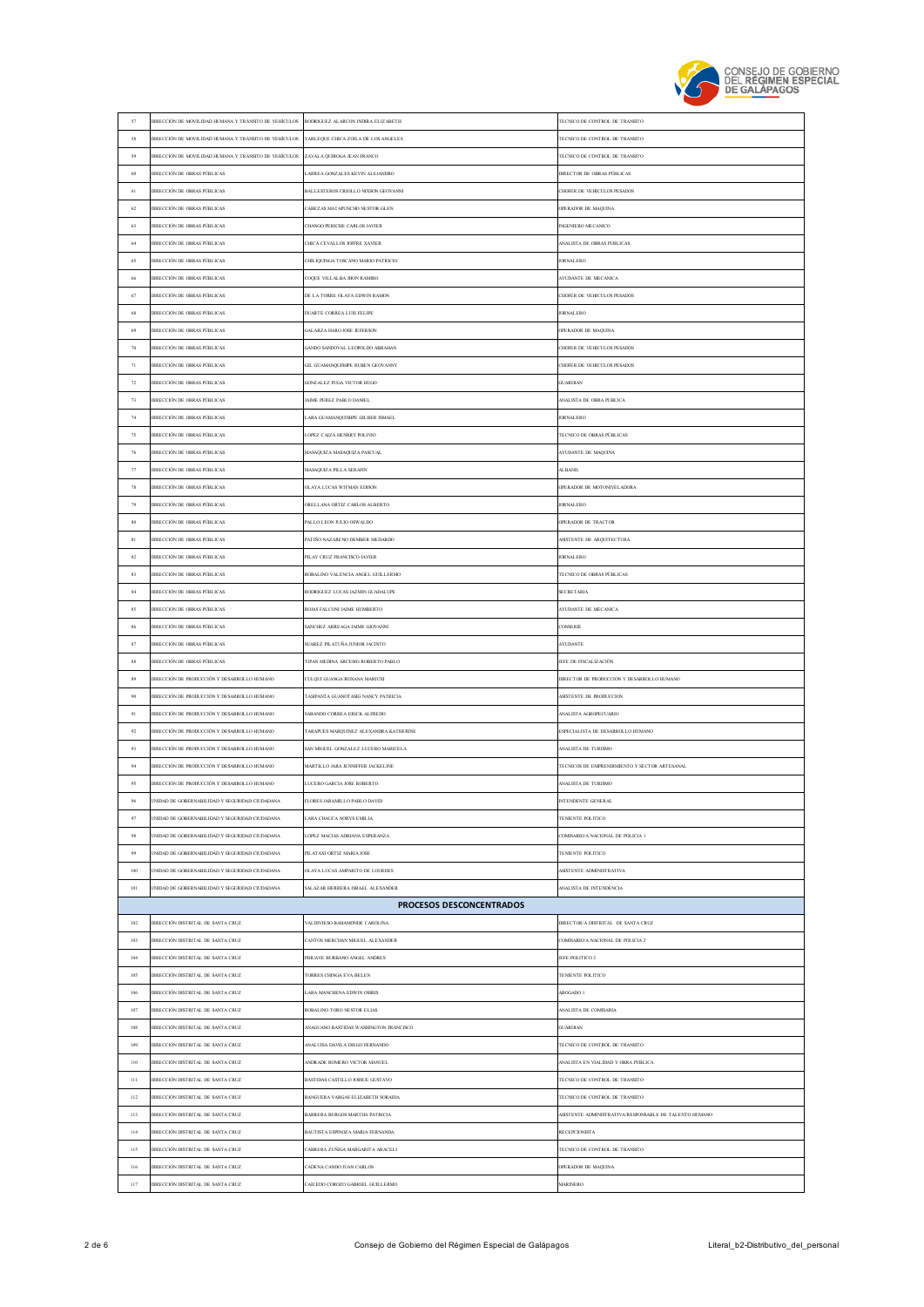

| 118     | DIRECCIÓN DISTRITAL DE SANTA CRUZ | CALDERON FREIRE DARWIN ALBERTO          | OPERADOR DE MAQUINARIA                                 |
|---------|-----------------------------------|-----------------------------------------|--------------------------------------------------------|
| 119     | DIRECCIÓN DISTRITAL DE SANTA CRUZ | CALVOPIÑA CARVAJAL DANIEL SEBASTIAN     | ANALISTA DE TURISMO                                    |
| 120     | DIRECCIÓN DISTRITAL DE SANTA CRUZ | CALVOPIÑA CARVAJAL VILMA ELIZABETH      | EXPERTO EN GESTION CANTONAL CGREG                      |
| 121     | DIRECCIÓN DISTRITAL DE SANTA CRUZ | CALVOPIÑA OÑA CRISTINA DEL ROCIO        | EXPERTO EN PLANIFICACIÓN Y GESTIÓN TERRITORIAL         |
| 122     | DIRECCIÓN DISTRITAL DE SANTA CRUZ | CAMPAÑA VEINTIMILLA BELISARIO RIGOBERTO | CHOFER DE VEHICULOS LIVIANOS                           |
| 123     | DIRECCIÓN DISTRITAL DE SANTA CRUZ | ASTAÑEDA VIVAR JANETH JOHANNA           | <b>NNALISTA EN GESTION AMBIENTAL 1</b>                 |
| 124     | DIRECCIÓN DISTRITAL DE SANTA CRUZ | CEDEÑO SALDARRIAGA JOSE RAMON           | CHOFER DE VEHICULOS LIVIANOS                           |
| 125     | DIRECCIÓN DISTRITAL DE SANTA CRUZ | CHANGO MASAQUIZA MARIA DE LOURDES       | TECNICO DE CONTROL DE TRANSITO                         |
| 126     | DIRECCIÓN DISTRITAL DE SANTA CRUZ | CHANGO TRUJILLO CARMEN INES             | TECNICO DE CONTROL DE TRANSITO                         |
| 127     |                                   |                                         | GUARDIAN                                               |
|         | DIRECCIÓN DISTRITAL DE SANTA CRUZ | CORDOVA TOAINGA JORGE WASHINGTON        |                                                        |
| 128     | DIRECCIÓN DISTRITAL DE SANTA CRUZ | CORREA MENDOZA CARMEN DEL ROCIO         | <b>ASISTENTE</b>                                       |
| 129     | DIRECCIÓN DISTRITAL DE SANTA CRUZ | SCOBAR VALLE ADRIANA ELIZABETH          | TECNICO DE CONTROL DE VEHICULOS                        |
| 130     | DIRECCIÓN DISTRITAL DE SANTA CRUZ | ESPIN CALDERON EDWIN ALEJANDRO          | TECNICO DE CONTROL DE TRANSITO                         |
| 131     | DIRECCIÓN DISTRITAL DE SANTA CRUZ | ESTRADA ESPINOZA JESUS SALVADOR         | CONDUCTOR ADMINISTRATIVO                               |
| 132     | DIRECCIÓN DISTRITAL DE SANTA CRUZ | AJARDO ARMIJOS WILFRIDO ARTEMIO         | CHOFER DE VEHICULOS PESADOS                            |
| 133     | DIRECCIÓN DISTRITAL DE SANTA CRUZ | AJARDO JIMENEZ PRISCILA BETSABE         | TECNICO DE CONTROL DE TRANSITO                         |
| 134     | DIRECCIÓN DISTRITAL DE SANTA CRUZ | FIGUEROA SANCHEZ INGUEBORTH ARACELY     | TECNICO DE CONTROL DE TRANSITO                         |
| 135     | DIRECCIÓN DISTRITAL DE SANTA CRUZ | FREIRE CARRION JOSE MANUEL              | CHOFER DE VEHICULOS PESADOS                            |
| 136     | DIRECCIÓN DISTRITAL DE SANTA CRUZ | GAONA SALINAS WALTER EDISSON            | CONDUCTOR ADMINISTRATIVO                               |
| 137     | DIRECCIÓN DISTRITAL DE SANTA CRUZ | GARCIA GONZALEZ RODRIGO EDUARDO         | TECNICO DE PRODUCCIÓN Y DESARROLLO HUMANO              |
| 138     | DIRECCIÓN DISTRITAL DE SANTA CRUZ | GARCIA GUEVARA GUIDO FABIAN             | <b>JORNAL ERO</b>                                      |
| 139     | DIRECCIÓN DISTRITAL DE SANTA CRUZ | HERNANDEZ CASTILLO EFRAIN ALBERTO       | <b>ELECTRICISTA</b>                                    |
| 140     | DIRECCIÓN DISTRITAL DE SANTA CRUZ | HERRERA LOYOLA MARCOS JAVIER            | TECNICO DE TECNOLOGIAS DE INFORMACION Y COMUNICACIONES |
| 141     | DIRECCIÓN DISTRITAL DE SANTA CRUZ | LEMOS REALPE EDISON ANDRES              | <b>ASISTENTE DE ARCHIVO</b>                            |
| 142     | DIRECCIÓN DISTRITAL DE SANTA CRUZ | LLUGSA YANCHALUIZA JHONY PATRICIO       | <b>JORNAL ERO</b>                                      |
| 143     | DIRECCIÓN DISTRITAL DE SANTA CRUZ | LOPEZ CEDEÑO FERNANDO STALYN            | TECNICO DE CONTROL DE TRANSITO                         |
| 144     | DIRECCIÓN DISTRITAL DE SANTA CRUZ | LOPEZ DELGADO CESAR GEOVANNY            | MARINERO                                               |
| 145     | DIRECCIÓN DISTRITAL DE SANTA CRUZ | MARQUEZ LOZA THOMAS ELISIO              | <b>JORNAL ERO</b>                                      |
|         |                                   |                                         |                                                        |
| 146     | DIRECCIÓN DISTRITAL DE SANTA CRUZ | MEDINA BATALLAS CATALINA ELIZABETH      | TECNICO DE COMUNICACION SOCIAL                         |
| 147     | DIRECCIÓN DISTRITAL DE SANTA CRUZ | MEDINA URDIN WINTER ALEX                | CAPITAN DEL MORRO                                      |
|         |                                   |                                         |                                                        |
| 148     | DIRECCIÓN DISTRITAL DE SANTA CRUZ | MENA RAMIREZ NELSON RODRIGO             | <b>CHOFER DE VEHICULOS PESADOS</b>                     |
| 149     | DIRECCIÓN DISTRITAL DE SANTA CRUZ | MINDA LLANOS JORGE LUIS                 | TECNICO DE TECNOLOGIAS DE INFORMACION Y COMUNICACIONES |
| 150     | DIRECCIÓN DISTRITAL DE SANTA CRUZ | MONCADA AMAY ISAAC MICHAEL              | AYUDANTE DE MECANICA                                   |
| 151     | DIRECCIÓN DISTRITAL DE SANTA CRUZ | MUÑIZ PINCAY MARIANO CRISPIN            | ASISTENTE DE TECNOLOGIAS DE INFORMACION 1              |
| 152     | DIRECCIÓN DISTRITAL DE SANTA CRUZ | MURILLO JIMENEZ BEATRIZ DEL ROCIO       | TECNICO DE CONTROL DE TRANSITO                         |
| 153     | DIRECCIÓN DISTRITAL DE SANTA CRUZ | NAVARRO LOPEZ ALEX LUIS                 | <b>JORNAL ERO</b>                                      |
| 154     | DIRECCIÓN DISTRITAL DE SANTA CRUZ | OBANDO HUERA WILMER BLADIMIR            | <b>ESPECIALISTA</b>                                    |
| 155     | DIRECCIÓN DISTRITAL DE SANTA CRUZ | ORTIZ DAVILA DIEGO ANDRES               | <b>IROGADO 2</b>                                       |
| 156     | DIRECCIÓN DISTRITAL DE SANTA CRUZ | PACHAY BAQUE VANESA CATERINE            | <b>SECRETARIA</b>                                      |
| 157     | DIRECCIÓN DISTRITAL DE SANTA CRUZ | ALADINES VELASOUEZ JENNIFER MARITZA     | FONICO DE CONTROL DE TRANSITO                          |
| 158     | DIRECCIÓN DISTRITAL DE SANTA CRUZ | PAMBASHO JEREZ DIEGO ERNESTO            | <b>ORNALERO</b>                                        |
| 159     | DIRECCIÓN DISTRITAL DE SANTA CRUZ | PAREDES CUEVA SANDRA ELIZABETH          | TECNICO DE CONTROL DE TRANSITO                         |
| $160\,$ | DIRECCIÓN DISTRITAL DE SANTA CRUZ | PERDOMO BELTRAN JHOSELYN DAYANNE        | TECNICO DE CONTROL DE TRANSITO                         |
| 161     | DIRECCIÓN DISTRITAL DE SANTA CRUZ | GARCES MENDIETA ERIKA ALEXANDRA         | TECNICO DE CONTROL DE TRANSITO                         |
| 162     | DIRECCIÓN DISTRITAL DE SANTA CRUZ | PEREIRA TOAPANTA CLARA NATALY           | TECNICO DE CONTROL DE TRANSITO                         |
| 163     | DIRECCIÓN DISTRITAL DE SANTA CRUZ | PILLA MASAQUIZA CRISTHIAN WLADIMIR      | CONDUCTOR - CHOFER                                     |
| $164\,$ | DIRECCIÓN DISTRITAL DE SANTA CRUZ | POVEDA BALAREZO EDGAR RAFAEL            | <b>ANALISTA</b>                                        |
| 165     | DIRECCIÓN DISTRITAL DE SANTA CRUZ | QUIROZ BUENAÑO EDISON EDUARDO           | TECNICO DE COMUNICACION SOCIAL                         |
| 166     |                                   |                                         |                                                        |
|         | DIRECCIÓN DISTRITAL DE SANTA CRUZ | RACINES SANTAMARIA LUIS ALBERTO         | ANALISTA DE TALENTO HUMANO 2                           |
| 167     | DIRECCIÓN DISTRITAL DE SANTA CRUZ | ROBALINO GARCES EDGAR ROLANDO           | TECNICO DE CONTROL DE TRANSITO                         |
| 168     | DIRECCIÓN DISTRITAL DE SANTA CRUZ | ROSERO BETANCOURT ARMANDO               | CHOFER DE VEHICULOS PESADOS                            |
| 169     | DIRECCIÓN DISTRITAL DE SANTA CRUZ | SALAZAR CHOEZ NELSON EFRAIN             | TECNICO DE CONTROL DE TRANSITO                         |
| 170     | DIRECCIÓN DISTRITAL DE SANTA CRUZ | SANCHEZ CALVA PASCUAL ALEJANDRO         | <b>AYUDANTE</b>                                        |
| 171     | DIRECCIÓN DISTRITAL DE SANTA CRUZ | SANCHEZ PINEL A DANNY EDISON            | ESPECIALISTA EN PLANIFICACIÓN                          |
| 172     | DIRECCIÓN DISTRITAL DE SANTA CRUZ | SANDOVAL VASQUEZ LUIS ABNER             | TECNICO DE RECAUDACION                                 |
| 173     | DIRECCIÓN DISTRITAL DE SANTA CRUZ | SANMARTIN BETANCOURT MAULME ITALO       | TECNICO DE OBRAS PÚBLICAS                              |
| 174     | DIRECCIÓN DISTRITAL DE SANTA CRUZ | SERRANO CISNEROS GABY ANDREA            | TECNICO DE CONTROL DE TRANSITO                         |
| 175     | DIRECCIÓN DISTRITAL DE SANTA CRUZ | SOTOMAYOR ROBLES ERIK RENAN             | <b>NALISTA DE CONTROL DE VEHÍCULOS</b>                 |
| 176     | DIRECCIÓN DISTRITAL DE SANTA CRUZ | TIPAN SARCHE CRISTIAN PATRICIO          | OPERADOR DE MOTONIVELADORA                             |
| 177     | DIRECCIÓN DISTRITAL DE SANTA CRUZ | TOCALEMA VALENCIA ANGEL MANUEL          | TECNICO DE CONTROL DE TRANSITO                         |
| 178     | DIRECCIÓN DISTRITAL DE SANTA CRUZ | TOCALEMA LOOR VALERIA YARITZA           | TECNICO DE CONTROL DE TRANSITO                         |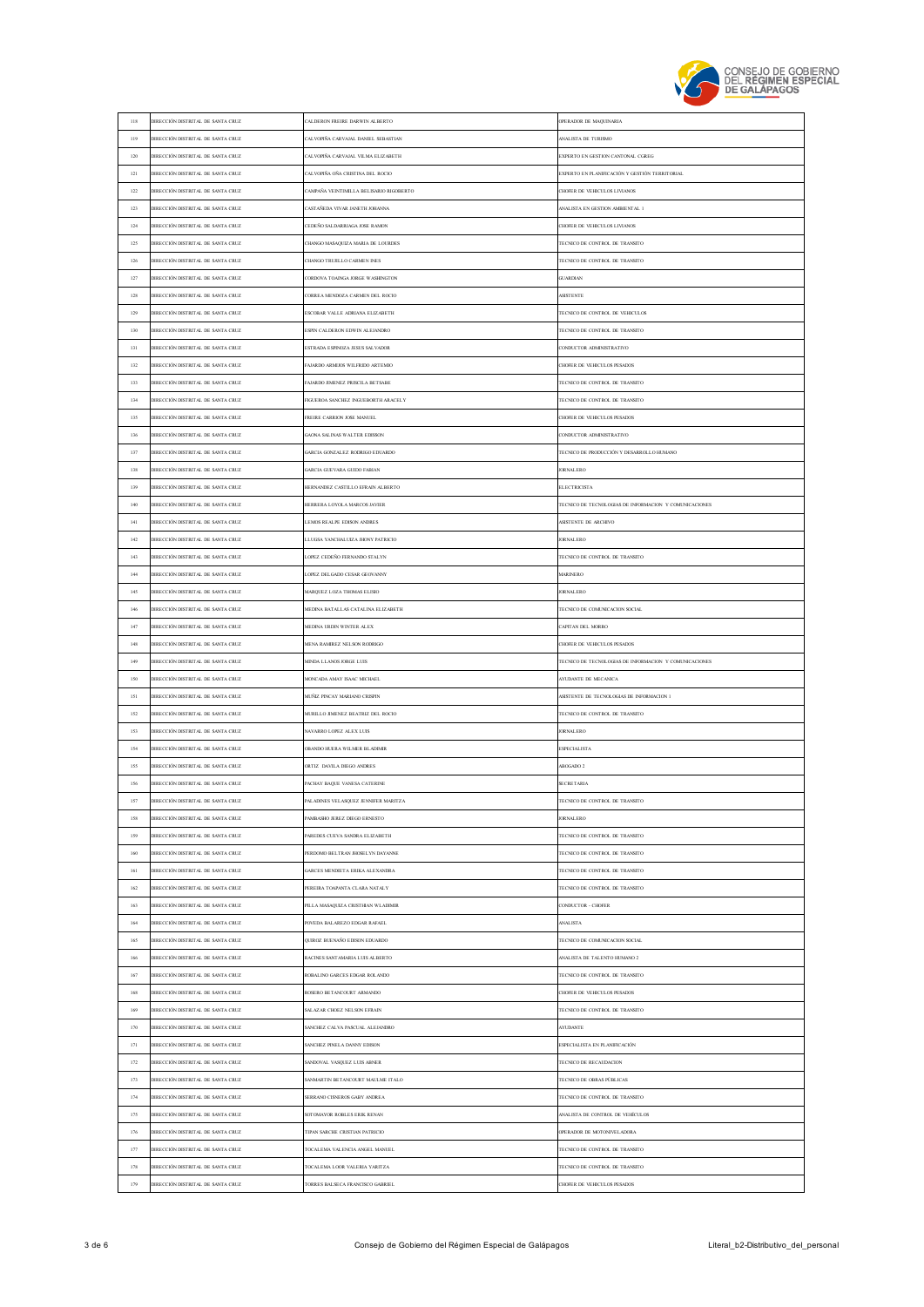

| 180     | DIRECCIÓN DISTRITAL DE SANTA CRUZ     | ARGAS CASTILLO RUTH ESTHER               | ESPECIALISTA EN GESTIÓN CANTONAL CGREG |
|---------|---------------------------------------|------------------------------------------|----------------------------------------|
| 181     | DIRECCIÓN DISTRITAL DE SANTA CRUZ     | ALLE GOROZABEL DARWIN ALEXANDER          | <b>GUARDALMACEN</b>                    |
| 182     | DIRECCIÓN DISTRITAL DE SANTA CRUZ     | VELIZ MORRILLO NANCY LORENA              | ASISTENTE FINANCIERO                   |
| 183     | DIRECCIÓN DISTRITAL DE SANTA CRUZ     | VILLACIS MANZANO FREDDY MIGUEL           | TECNICO DE OBRAS PÚBLICAS              |
| 184     | DIRECCIÓN DISTRITAL DE SANTA CRUZ     | VILLAFUERTE MANRIQUE JOSE LUIS           | <b>AYUDANTE</b>                        |
| 185     | DIRECCIÓN DISTRITAL DE SANTA CRUZ     | VIVANCO ORDOÑEZ FLAVIO PATRICIO          | <b>JORNAL ERO</b>                      |
| 186     | DIRECCIÓN DISTRITAL DE SANTA CRUZ     | YAGUARGOS OCAÑA JOSE ANASTACIO           | ANALISTA DE PRESUPUESTO PROVINCIAL     |
| 187     | DIRECCIÓN DISTRITAL DE SANTA CRUZ     | <b>LAMBRANO CASTRO SIXTO ROLANDO</b>     | <b>GUARDIA</b>                         |
| 188     | DIRECCIÓN DISTRITAL DE ISABELA        | YUOUILEMA SALAZAR VICTOR DANIEL          | DIRECTOR/A DISTRITAL DE ISABELA        |
|         |                                       |                                          |                                        |
| 189     | DIRECCIÓN DISTRITAL DE ISABELA        | <b>ARANJO FREIRE FLOR VIVIANA</b>        | COMISARIO NACIONAL DE POLICIA 2        |
| 190     | DIRECCIÓN DISTRITAL DE ISABELA        | SANTANDER SANTANDER WILLIAN ALEX         | TENIENTE POLITICO                      |
| 191     | DIRECCIÓN DISTRITAL DE ISABELA        | TUPIZA CAIZA ANA LUCIA                   | <b>SECRETARIA</b>                      |
| 192     | <b>JIRECCIÓN DISTRITAL DE ISABELA</b> | BURI MOROCHO MANUEL ROLANDO              | GUARDIAN                               |
| 193     | DIRECCIÓN DISTRITAL DE ISABELA        | AIZA CARTAGENA DANIEL NATALI             | CHOFER DE VEHICULOS PESADOS            |
| 194     | DIRECCIÓN DISTRITAL DE ISABELA        | ASTILLO REVELO MAYRA ELIZABETH           | TECNICO DE CONTROL DE TRANSITO         |
| 195     | DIRECCIÓN DISTRITAL DE ISABELA        | OLCHA CAJAMARCA ALBA JANETH              | TECNICO DE CONTROL DE TRANSITO         |
| 196     | DIRECCIÓN DISTRITAL DE ISABELA        | RANCO GUERRERO VANESSA AUXILIADORA       | TECNICO DE CONTROL DE TRANSITO         |
| 197     | DIRECCIÓN DISTRITAL DE ISABELA        | <b>GARCIA CONSTANTE REGINA BEATRIZ</b>   | <b>ANALISTA</b>                        |
| 198     | DIRECCIÓN DISTRITAL DE ISABELA        | GARCIA RAMOS HERMENEGILDO FIDEL          | <b>GUARDIAN</b>                        |
| 199     | DIRECCIÓN DISTRITAL DE ISABELA        | <b>GIL TUPIZA CARMINIA LETICIA</b>       | TECNICO DE CONTROL DE TRANSITO         |
| 200     | DIRECCIÓN DISTRITAL DE ISABELA        | <b>JUAMANQUISHPE MORALES LUIS XAVIER</b> | TECNICO DE CONTROL DE TRANSITO         |
| 201     | DIRECCIÓN DISTRITAL DE ISABELA        | AR AMILLO GIL GIOVANY JESUS              | CHOFER DE VEHICULOS PESADOS            |
| 202     | DIRECCIÓN DISTRITAL DE ISABELA        | ARAMILLO LUCAS JEORMAN RENE              | <b>JORNAL ERO</b>                      |
| 203     | DIRECCIÓN DISTRITAL DE ISABELA        | ARAMILLO POMBOZA AUGUSTO FABIAN          | OPERADOR DE MAQUINA                    |
| 204     | DIRECCIÓN DISTRITAL DE ISABELA        | <b>MORALES MURILLO MARTHA STEFANIA</b>   | <b>BOGADO 2</b>                        |
| 205     | DIRECCIÓN DISTRITAL DE ISABELA        | MOROCHO AGUINSACA ALCIDES MEDARDO        | <b>GUARDIA</b>                         |
| 206     | DIRECCIÓN DISTRITAL DE ISABELA        | PAUTA YEPEZ VICTOR EFRAIN                | CONDUCTOR ADMINISTRATIVO               |
| 207     | DIRECCIÓN DISTRITAL DE ISABELA        | QUIÑONEZ GASPAR ALFONSO RICARDO          | JEFE DE MANTENIMIENTO                  |
| 208     | DIRECCIÓN DISTRITAL DE ISABELA        | REVELO GIL ROBERTO WILLIAM               | TECNICO DE OBRAS PÚBLICAS              |
| 209     | DIRECCIÓN DISTRITAL DE ISABELA        | ROSERO GIL SANDRA GABRIELA               | <b>GUARDALMACEN</b>                    |
| 210     | DIRECCIÓN DISTRITAL DE ISABELA        | SEGURA JACOME CARLA DEL PILAR            | TECNICO DE CONTROL DE TRANSITO         |
| 211     | DIRECCIÓN DISTRITAL DE ISABELA        | TENELEMA TUPIZA LENIN ANTONIO            | GUARDIAN                               |
|         |                                       |                                          |                                        |
| $212\,$ | DIRECCIÓN DISTRITAL DE ISABELA        | <b>FOALA JARAMILLO ADRIANA JANNETH</b>   | TECNICO DE CONTROL DE TRANSITO         |
| 213     | DIRECCIÓN DISTRITAL DE ISABELA        | VALLADARES PALACIOS JUAN CARLOS          | CHOFER DE VEHICULOS PESADOS            |
| 214     | DIRECCIÓN DISTRITAL DE ISABELA        | VEGA PILAMUNGA CESAR ANIBAL              | <b>GUARDIAN</b>                        |
| 215     | DIRECCIÓN DISTRITAL DE ISABELA        | YEPEZ CHUNGA JOFFRE JONATHAN             | <b>JORNAL ERO</b>                      |
| 216     | DIRECCIÓN DISTRITAL DE ISABELA        | YEPEZ SANDOVAL JOFRE ALFREDO             | OPERADOR DE MAQUINA                    |
| 217     | DIRECCIÓN DISTRITAL DE ISABELA        | YEPEZ SANDOVAL TERESA DE JESUS           | ASISTENTE ADMINISTRATIVO               |
| 218     | DIRECCIÓN DISTRITAL DE QUITO          | GALVEZ PEÑAHERRERA ALEXANDRA ELIZABETH   | DIRECTORA DISTRITAL DE QUITO           |
| 219     | DIRECCION DISTRITAL DE QUITO          | BEDON YEPEZ ELVIA DEL ROSARIO            | ANALISTA DE PLANIFICACION              |
| 220     | DIRECCIÓN DISTRITAL DE QUITO          | <b>SORJA BORJA CAROLINA ESTEFANIA</b>    | TECNICO DE CONTROL DE TRANSITO         |
| 221     | DIRECCIÓN DISTRITAL DE QUITO          | CHAVEZ NINAHUALPA LUIS MIGUEL            | <b>MENSAJERO</b>                       |
| 222     | DIRECCIÓN DISTRITAL DE QUITO          | DAZA NEIRA JAIME ANDRE                   | TECNICO DE CONTROL DE TRANSITO         |
| 223     | DIRECCIÓN DISTRITAL DE QUITO          | DUEÑAS REYES SANTIAGO PATRICIO           | TECNICO DE CONTROL DE TRANSITO         |
| 224     | DIRECCIÓN DISTRITAL DE QUITO          | ENRIOUEZ MEDIAVILLA JOSE RAMIRO          | CONDUCTOR ADMINISTRATIVO               |
| 225     | DIRECCIÓN DISTRITAL DE QUITO          | GAONA TORRES BELGICA                     | ANALISTA TECNICO                       |
| 226     | DIRECCIÓN DISTRITAL DE QUITO          | GUARANDA MENDEZ GUILLERMO GONZALO        | CONDUCTOR ADMINISTRATIVO               |
| 227     | DIRECCIÓN DISTRITAL DE QUITO          | <b>MORA LARA MARGARITA LILIANA</b>       | <b>SECRETARIA</b>                      |
| 228     | DIRECCIÓN DISTRITAL DE QUITO          | RODRIGUEZ BALLESTEROS VERONICA ALEXANDRA | TECNICO DE CONTROL DE TRANSITO         |
| 229     | DIRECCIÓN DISTRITAL DE QUITO          | SANCHEZ ANDRADE JACKSON CHRISTIAN        | TECNICO DE CONTROL DE TRANSITO 2       |
| 230     | DIRECCIÓN DISTRITAL DE QUITO          | TERAN PALLO JORGE ENRIQUE                | TECNICO DE CONTROL DE TRANSITO         |
| 231     | DIRECCIÓN DISTRITAL DE QUITO          | TERAN TIGASI ISRAEL SEBASTIAN            | TECNICO DE CONTROL DE TRANSITO         |
| 232     | DIRECCIÓN DISTRITAL DE QUITO          | <b>TOBAR HERRERA CARLOS FELIPE</b>       | TECNICO DE TCT 1                       |
| 233     | DIRECCIÓN DISTRITAL DE GUAYAQUIL      | MENDOZA CASTRO ANGELA ROSA               | DIRECTORA DISTRITAL DE GUAYAQUIL       |
| 234     | DIRECCIÓN DISTRITAL DE GUAYAQUIL      | AL VARADO OLMEDO SIL VIA ELIZABETH       | TECNICO DE TCT 1                       |
| 235     | DIRECCIÓN DISTRITAL DE GUAYAQUIL      | NAGUANO ESTRELLA BRANDON JHOEL           | TECNICO DE CONTROL DE TRANSITO         |
| 236     | DIRECCIÓN DISTRITAL DE GUAYAQUIL      | ARBOLEDA RUEDA LEONARDO JOSE             | TECNICO DE CONTROL DE TRANSITO         |
| 237     | DIRECCIÓN DISTRITAL DE GUAYAQUIL      | CAICEDO MEDINA BETSABEL ROXANA           | TECNICO DE CONTROL DE TRANSITO         |
| 238     | DIRECCIÓN DISTRITAL DE GUAYAQUIL      | <b>ASTRO LOMBEIDA FRANCISCO XAVIER</b>   | TECNICO DE CONTROL DE TRANSITO         |
| 239     | DIRECCIÓN DISTRITAL DE GUAYAQUIL      | CENTENO VASCO JOHANNA BELEN              | TECNICO DE TCT 2                       |
| 240     | DIRECCIÓN DISTRITAL DE GUAYAQUIL      | CEVALLOS WONG WALTHER LIDER              | ANALISTA PORTUARIO                     |
| $241\,$ | DIRECCIÓN DISTRITAL DE GUAYAQUIL      | HASIN CASTILLO FILADELFO OBIS            | AUXILIAR DE SERVICIOS                  |
|         |                                       |                                          |                                        |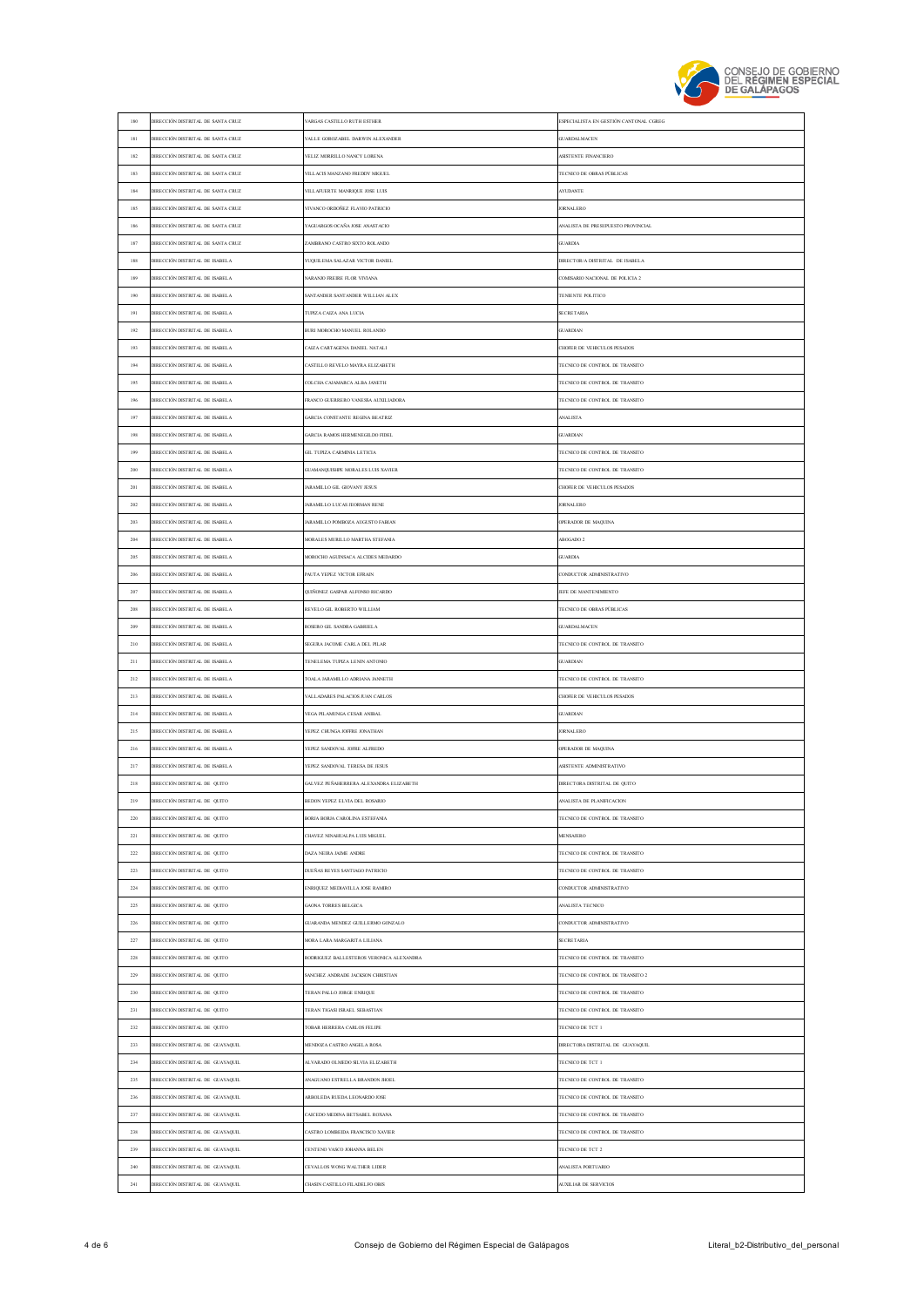

| $242\,$        | DIRECCIÓN DISTRITAL DE GUAYAQUIL                            | FUENTES PARDO MAYRA FERNANDA                                                   | TECNICO DE CONTROL DE TRANSITO 2                             |
|----------------|-------------------------------------------------------------|--------------------------------------------------------------------------------|--------------------------------------------------------------|
| 243            | DIRECCIÓN DISTRITAL DE GUAYAQUIL                            | HERRERA SORIANO PATRICIO FERNANDO                                              | TECNICO DE CONTROL DE TRANSITO 2                             |
| $\,244$        | DIRECCIÓN DISTRITAL DE GUAYAQUIL                            | MORA OLAYA ESTEFANIA FERNANDA                                                  | TECNICO DE CONTROL DE TRANSITO                               |
| 245            | DIRECCIÓN DISTRITAL DE GUAYAQUIL                            | VAVARRETE ZUÑIGA ALICIA CELENE                                                 | ASISTENTE ADMINISTRATIVO                                     |
| 246            | DIRECCIÓN DISTRITAL DE GUAYAQUIL                            | PERDOMO PERALTA ELIZABETH NOEMI                                                | SECRETARIA DE DIRECCCIÓN                                     |
| 247            | DIRECCIÓN DISTRITAL DE GUAYAQUIL                            | SALAZAR CASTRO SERGIO NIKOLAY                                                  | TECNICO DE CONTROL DE TRANSITO                               |
| 248            | DIRECCIÓN DISTRITAL DE GUAYAQUIL                            | FORRES FARIAS JOSE ANTONIO                                                     | CONDUCTOR ADMINISTRATIVO                                     |
|                |                                                             | ASESORÍAS / NIVEL DE APOYO                                                     |                                                              |
| 249            | DIRECCIÓN DE ASESORÍA JURIDÍCA                              | ASQUEZ VILLAREAL SILVIA CAROLINA                                               | DIRECTORA DE ASESORÍA JURÍDICA                               |
| 250            | DIRECCION DE ASESORIA JURIDICA                              | CARDENAS MONTERO CECILIA BETZABETH                                             | <b>ABOGADO</b>                                               |
| 251            | DIRECCION DE ASESORIA JURIDICA                              | ESPINOZA ALMEIDA KARLA MISHEL                                                  | ABOGADO 2                                                    |
| 252            | DIRECCION DE ASESORIA JURIDICA                              | LORES CARDENAS SHIRLEY AZUCENA                                                 | ABOGADO 2                                                    |
| 253            | DIRECCION DE ASESORIA JURIDICA                              | OAIZA ALVARADO MAY CATALINA                                                    | <b>ABOGADO</b>                                               |
| 254            | DIRECCION DE ASESORIA JURIDICA                              | MONTEROS CABEZAS MARIA DEL CARMEN                                              | <b>SECRETARIA</b>                                            |
| 255            | NIDAD DE COMUNICACIÓN SOCIAL                                | <b>TAPIA GARCIA YEANNINE BELEN</b>                                             | JEFE DE COMUNICACIÓN SOCIAL                                  |
| 256            | NIDAD DE COMUNICACIÓN SOCIAL                                | ALLESTEROS GUTIERREZ ROSA MERCEDES                                             | <b>SECRETARIA</b>                                            |
| 257            | NIDAD DE COMUNICACIÓN SOCIAL                                | MACIAS FLORES CARLOS ALBERTO                                                   | <b>PERIODISTA</b>                                            |
| 258            | UNIDAD DE COMUNICACIÓN SOCIAL                               | CRIOLLO HOLGUIN LUIS ALBERTO                                                   | ASISTENTE ADMINISTRATIVO                                     |
| 259            | NIDAD DE COMUNICACIÓN SOCIAL                                | ROJAS FALCONI WASHINGTON STEVEN                                                | ANALISTA DE PORTAL CIUDADANO                                 |
| 260            | NIDAD DE COMUNICACIÓN SOCIAL                                | <b>SOTOMAYOR COBOS JORGE PATRICIO</b>                                          | DISEÑADOR GRAFICO                                            |
| 261            | NIDAD DE COMUNICACIÓN SOCIAL                                | MAN CASTRO VICTORIA IRENE                                                      | TECNICO DE COMENICACION SOCIAL                               |
| 262            | NIDAD DE COMUNICACIÓN SOCIAL                                | YUMBO JEREZ LESLIE YHANNINA                                                    | TECNICO DE COMUNICACION SOCIAL                               |
|                |                                                             | PEÑAHERRERA HERRERA DAVID MARCELO                                              |                                                              |
| 263            | DIRECCIÓN ADMINISTRATIVA                                    |                                                                                | DIRECTOR ADMINISTRATIVO                                      |
| 264            | DIRECCIÓN ADMINISTRATIVA                                    | BADILLO MONTALVAN BETTY PAULINA                                                | ANALISTA DE CONTRATACION PUBLICA                             |
| 265            | DIRECCIÓN ADMINISTRATIVA                                    | BALLESTEROS CRIOLLO BELGICA GRACIELA                                           | ASISTENTE DE ARCHIVO                                         |
| 266            | DIRECCIÓN ADMINISTRATIVA                                    | BALLESTEROS LEON WILSON DARIO                                                  | ASISTENTE DE ARCHIVO                                         |
| 267            | DIRECCIÓN ADMINISTRATIVA                                    | BASTIDAS JACOME JOHN WILLIAN                                                   | <b>GUARDALMACEN GENERAL</b>                                  |
| $268\,$<br>269 | DIRECCIÓN ADMINISTRATIVA<br>DIRECCIÓN ADMINISTRATIVA        | BONIFAZ MORAN VIVIANA VERONICA<br>CAMINO JAIME LARRY JHON                      | ANALISTA ADMINISTRATIVO I<br>CHOFER                          |
|                |                                                             |                                                                                | <b>GUARDIAN</b>                                              |
| 270<br>271     | DIRECCIÓN ADMINISTRATIVA<br>DIRECCIÓN ADMINISTRATIVA        | <b>CATOTA MORALES JULIO FABIAN</b><br><b>TLLQUI COSQUILLO BRICEIDA VANESSA</b> | ANALISTA DE CONTRATACIÓN PUBLICA                             |
|                |                                                             |                                                                                |                                                              |
|                |                                                             |                                                                                |                                                              |
| $272\,$        | DIRECCIÓN ADMINISTRATIVA                                    | GUAMANQUISHPE SANDOVAL RIGOBERTO DANIEL                                        | <b>GUARDIAN</b>                                              |
| 273            | DIRECCIÓN ADMINISTRATIVA                                    | GUERRERO JARAMILLO JEFERSON ULISES                                             | CONDUCTOR ADMINISTRATIVO                                     |
| $274\,$        | DIRECCIÓN ADMINISTRATIVA                                    | GUERRERO JARAMILLO SERGIO JAVIER                                               | CONDUCTOR ADMINISTRATIVO                                     |
| 275            | DIRECCIÓN ADMINISTRATIVA                                    | <b>ZAVALA OLAYA HENRY</b>                                                      | CONDUCTOR ADMINISTRATIVO                                     |
| 276            | DIRECCIÓN ADMINISTRATIVA                                    | ARA ALVARADO JOSE EDUARDO                                                      | <b>GUARDIAN</b>                                              |
| 277            | DIRECCIÓN ADMINISTRATIVA                                    | <b>UMBO CAMACHO JOSE LUIS</b>                                                  | <b>MENSAJERO</b>                                             |
| 278            | DIRECCIÓN ADMINISTRATIVA                                    | LEON AVILES GINO GUILLERMO                                                     | TÉCNICO DE ARCHIVO                                           |
| 279            | DIRECCIÓN ADMINISTRATIVA                                    | OPEZ CRUZ LUIS GONZALO                                                         | CONSERJE                                                     |
|                |                                                             |                                                                                | TOP A DMINISTRATIVE                                          |
| 281            | DIRECCIÓN ADMINISTRATIVA                                    | MATAPUNCHO VILEMA EDGAR JAVIER                                                 | <b>GUARDALMACEN</b>                                          |
| 282            | DIRECCIÓN ADMINISTRATIVA                                    | MATAPUNCHO VILEMA JUAN ENRRI                                                   | <b>GUARDIAN</b>                                              |
| 283<br>284     | <b>JIRECCIÓN ADMINISTRATIVA</b><br>DIRECCIÓN ADMINISTRATIVA | MENDOZA ALCIVAR FERNANDA YAMILE<br>RAMIREZ ALARCON MARIA MERCEDES              | <b>NNALISTA DE CONTRATACION PUBLICA</b><br><b>SECRETARIA</b> |
|                |                                                             |                                                                                |                                                              |
| 285            | DIRECCIÓN ADMINISTRATIVA                                    | SANCHEZ ORTIZ EDWIN OSWALDO                                                    | <b>GUARDIAN</b>                                              |
| 286            | DIRECCIÓN ADMINISTRATIVA                                    | SEGURA POSLIGUA RICARDO ORLANDO                                                | TECNICO DE MANTENIMIENTO                                     |
| $287\,$        | DIRECCIÓN ADMINISTRATIVA                                    | <b>SMBAÑA BALLESTEROS EDUARDO VALDOMERO</b>                                    | GUARDIAN                                                     |
| 288            | DIRECCIÓN ADMINISTRATIVA                                    | <b>TAPIA MACHUCA JOSE ALEJANDRO</b>                                            | <b>GUARDIA</b>                                               |
| 289            | DIRECCIÓN ADMINISTRATIVA                                    | TORRES MONCAYO LIDIO CRISTOVAL                                                 | <b>GUARDIAN</b>                                              |
| 290            | DIRECCIÓN ADMINISTRATIVA                                    | TORRES VASQUEZ ANGEL EDUARDO                                                   | <b>GUARDIAN</b>                                              |
| 291            | <b>JIRECCIÓN ADMINISTRATIVA</b>                             | TRIVIÑO MARTINEZ PILAR DEL ROCIO                                               | ASISTENTE ADMINISTRATIVA                                     |
| 292            | DIRECCIÓN ADMINISTRATIVA                                    | VERGARA CHAVEZ XAVIER EDUARDO                                                  | GUARDIAN                                                     |
| 293<br>294     | DIRECCIÓN ADMINISTRATIVA                                    | ZAVALA MARCOS HENRY                                                            | AUXILIAR DE ALMACEN                                          |
|                | DIRECCIÓN FINANCIERA                                        | SOLORZANO BOMBOZA MARIA FERNANDA                                               | DIRECTORA FINANCIERO                                         |
| 295<br>296     | DIRECCIÓN FINANCIERA                                        | ACOSTA TROYA LAURA MERCEDES<br>ALTAMIRANO CAMPOS MARIA ESPERANZA               | AUXILIAR DE ARCHIVO<br>TESORERA                              |
|                | DIRECCIÓN FINANCIERA                                        |                                                                                |                                                              |
| $297\,$<br>298 | DIRECCIÓN FINANCIERA                                        | BALLESTEROS BUENAÑO GUIDO FABRICIO                                             | CONTADOR GENERAL                                             |
|                | DIRECCIÓN FINANCIERA                                        | <b>OBOS ZAVALA KARINA DORA</b>                                                 | ANALISTA DE TESORERIA                                        |
| 299<br>300     | DIRECCIÓN FINANCIERA                                        | GALARZA ZAMBRANO LILIAN LISSETTE                                               | ASISTENTE DE DIRECCION                                       |
|                | DIRECCIÓN FINANCIERA                                        | GOMEZ CABEZAS ANDREA CAROLINA<br>MONGE CASTRO MARIA LEOPOLDINA                 | ASISTENTE FINANCIERA                                         |
| $301\,$<br>302 | DIRECCIÓN FINANCIERA<br>DIRECCIÓN FINANCIERA                | AMIREZ PEREZ ESTHER ELISA                                                      | ANALISTA FINANCIERO<br>RECAUDADOR                            |